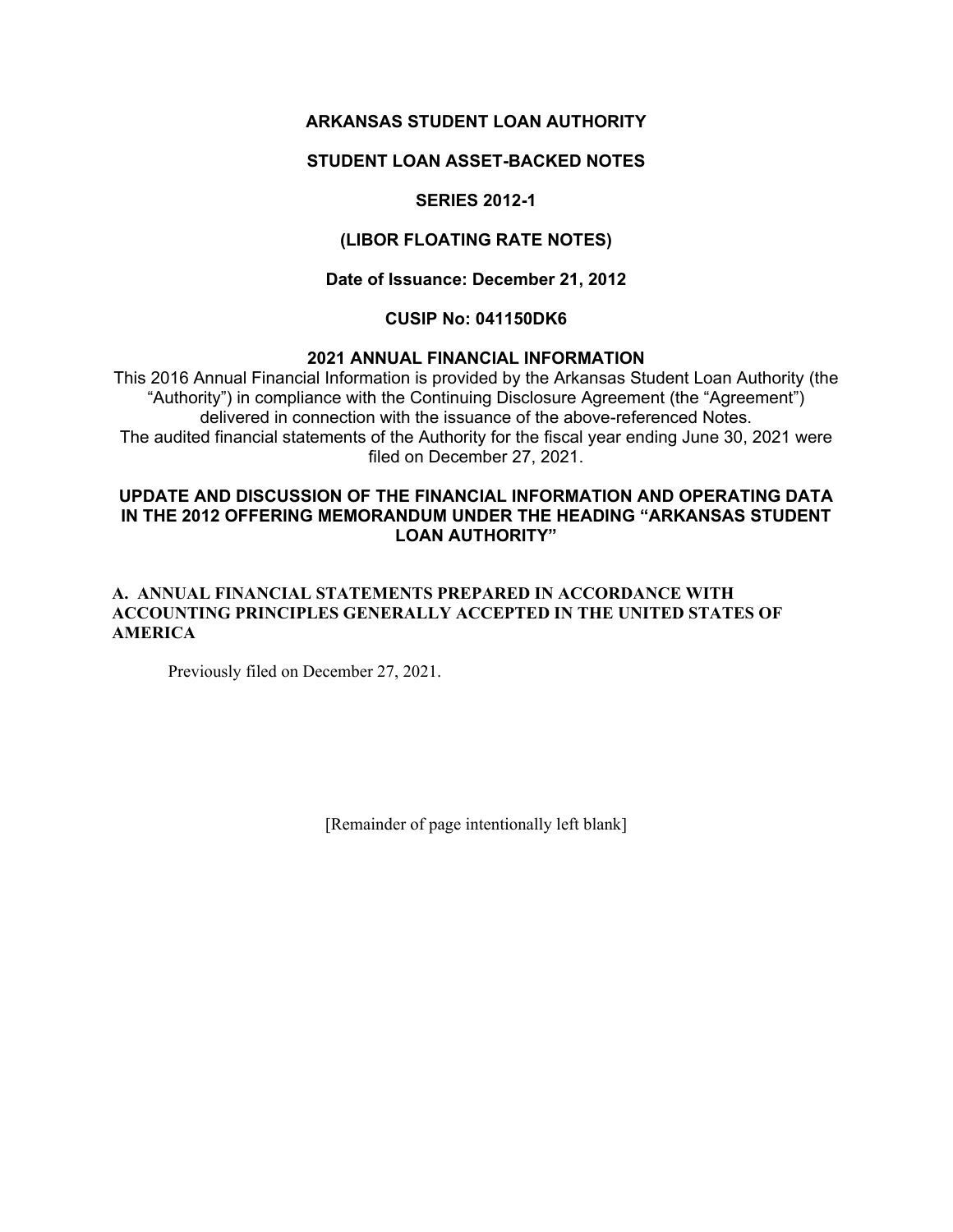B. AN UPDATE AND DISCUSSION OF THE FINANCIAL INFORMATION AND OPERATING DATA IN THE OFFERING MEMORANDUM UNDER THE HEADING "ARKANSAS STUDENT LOAN AUTHORITY"

#### **Membership**

On April 4, 2017, Governor Asa Hutchinson signed into law Act 824 of the 2017 Acts of Arkansas which by the terms of the Act and consequently the merger was effective July 1, 2017.

Pursuant to Subchapter 19 of the Act, the Arkansas Student Loan Financing Act, in Section 15-902(e), the Arkansas Development Finance Authority effective on that date assumed all the contracts and debt obligations of Arkansas Student Loan Authority that were outstanding as of that date.

Arkansas Development Finance Authority operates the functions of the Arkansas Student Loan Authority as a division of Arkansas Development Finance Authority. After the effective date of the Act, the Arkansas Student Loan Authority will be managed by the Board of Directors of the Arkansas Development Finance Authority and serve under its President.

#### **Staff**

The Authorizing Act empowers the Issuer to employ a director and such other professionals as are necessary to implement the programs of the Issuer. Tony W. Williams is employed as the Executive Director of the Authority and has the responsibility of directing the Issuer on a day-to-day basis. Mr. Williams was appointed Executive Director of the Issuer effective on July 1, 2004 by resolution of the Issuer adopted on December 9, 2003.

Prior to 2004 Mr. Williams was employed by Edfinancial in its Little Rock office, where he held the position of Business Development Manager since April 1998. Pursuant to the Program Administration Agreement between Edfinancial and the Issuer (see the caption "Program Agreement," below), Mr. Williams worked exclusively for the Issuer in the development, management and promotion of the Issuer's products and programs. Prior to his employment with Edfinancial, Mr. Williams was employed by the Issuer from 1987 to 1998 in various positions, including Vice President of Program Operations and Loan Operations Manager. Mr. Williams was employed from 1986 to 1987 by Union National Bank in Little Rock and is a 1986 graduate of the University of Central Arkansas.

Mark Conine serves as the interim Chief Financial Officer (promoted to President in May 2021) of the Issuer and is responsible for the management and day-to-day coordination of all financial activities and investor relations. Prior to joining the Issuer in January 2005, Mr. Conine served in the tax group of Ernst & Young, LLP specializing in the multi-state banking and transportation industries. Mr. Conine worked in the corporate tax department of a Fortune 500 telecommunications company prior to joining Ernst & Young, LLP. He received a B.A. in Accounting and Finance from Ouachita Baptist University in 1997 and is a licensed Certified Public Accountant and Charted Global Management Accountant.

The Issuer currently employs three persons in addition to Mr. Williams and Mr. Conine. The Issuer's mailing address is 3801 Woodland Heights, Suite 200, Little Rock, Arkansas 72212. The Issuer's telephone number is (501) 682-2952.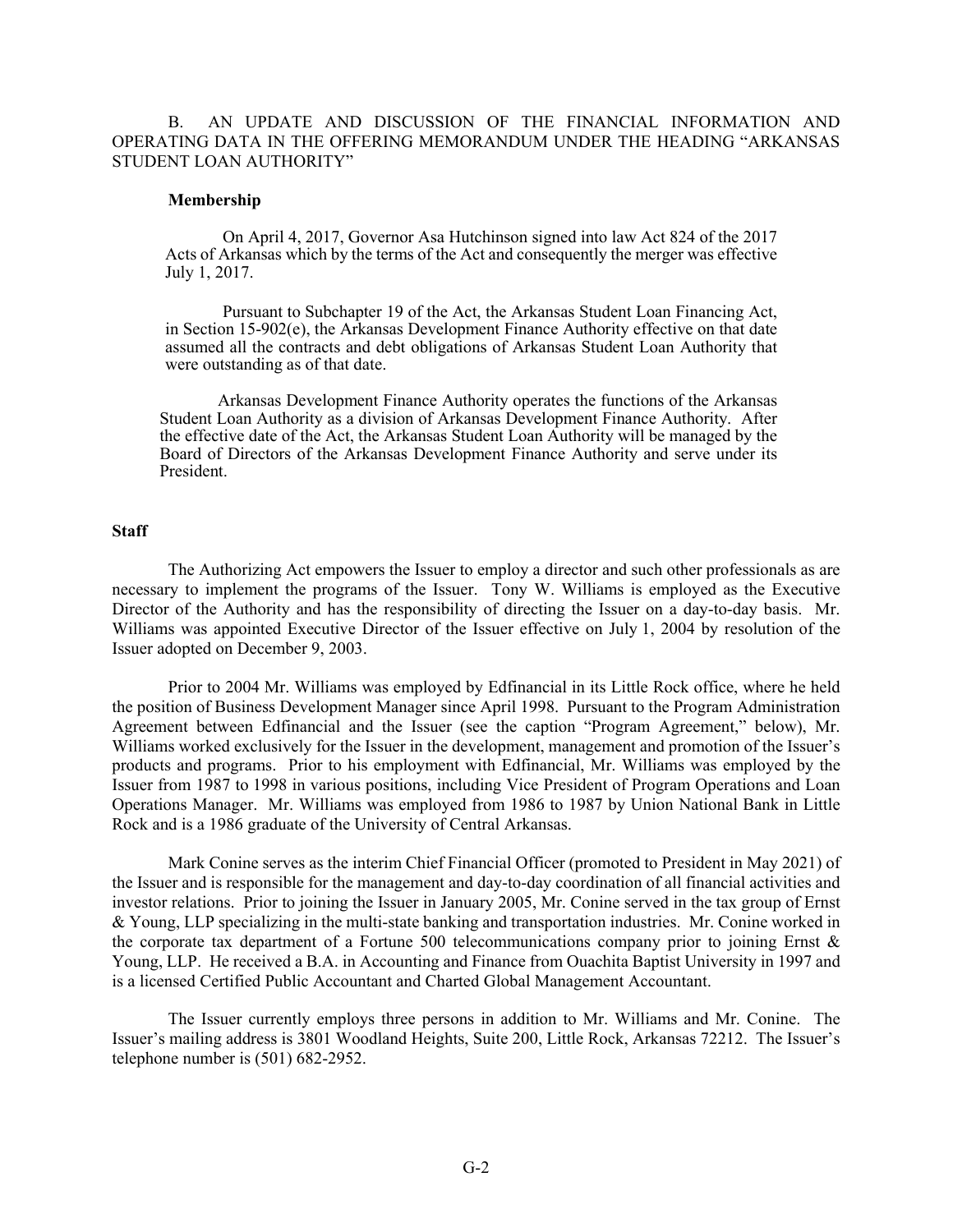#### **Use of Proceeds**

 $\mathcal{L}=\{1,2,3,4,5\}$ 

The proceeds were used as described in the original offering memorandum.

#### **Characteristics of the Financed Student Loans**

As of June 30, 2021, the aggregate outstanding principal balance of the student loans in each of the following tables includes the principal balance due from borrowers, which does not include total accrued interest. The percentages set forth in the tables below may not always add to 100% and the balances may not always add to \$40,600,361 due to rounding.

#### **Composition of the Financed Student Loan Portfolio (As of June 30, 2021)**

| Aggregate Outstanding Principal Balance                                      | \$40,600,361 |
|------------------------------------------------------------------------------|--------------|
| Number of Borrowers <sup>®</sup>                                             | 2,858        |
| Average Outstanding Principal Balance Per Borrower                           | \$15,053     |
| Number of Loans                                                              | 10,762       |
| Average Outstanding Principal Balance Per Loan                               | \$3,773      |
| Weighted Average Remaining Term to Scheduled Maturity (Months) <sup>**</sup> | 144.87       |
| Weighted Average Payments Made (Months)                                      | Unknown      |
| Weighted Average Annual Borrower Interest Rate***                            | Unknown      |
| Weighted Average Special Allowance Payment Repayment Margin to 3-Month       | Unknown      |
| <b>Commercial Paper</b>                                                      |              |
| Weighted Average Special Allowance Payment Repayment Margin to 91-Day        | Unknown      |
| Treasury Bill                                                                |              |

<sup>\*</sup> A single borrower can have more than one account if such borrower had different types of underlying FFELP loans with certain characteristics.

<sup>\*\*</sup> The weighted average remaining term to scheduled maturity shown in the table above was determined from the statistical cutoff date to the scheduled maturity date of the applicable student loan, including any current deferral or forbearance periods, but without giving effect to any deferral or forbearance periods that may be granted in the future.

<sup>\*\*\*</sup> The weighted average annual borrower interest rate shown in the table above was determined without including any special allowance payments or any rate reductions that may be earned by borrowers in the future.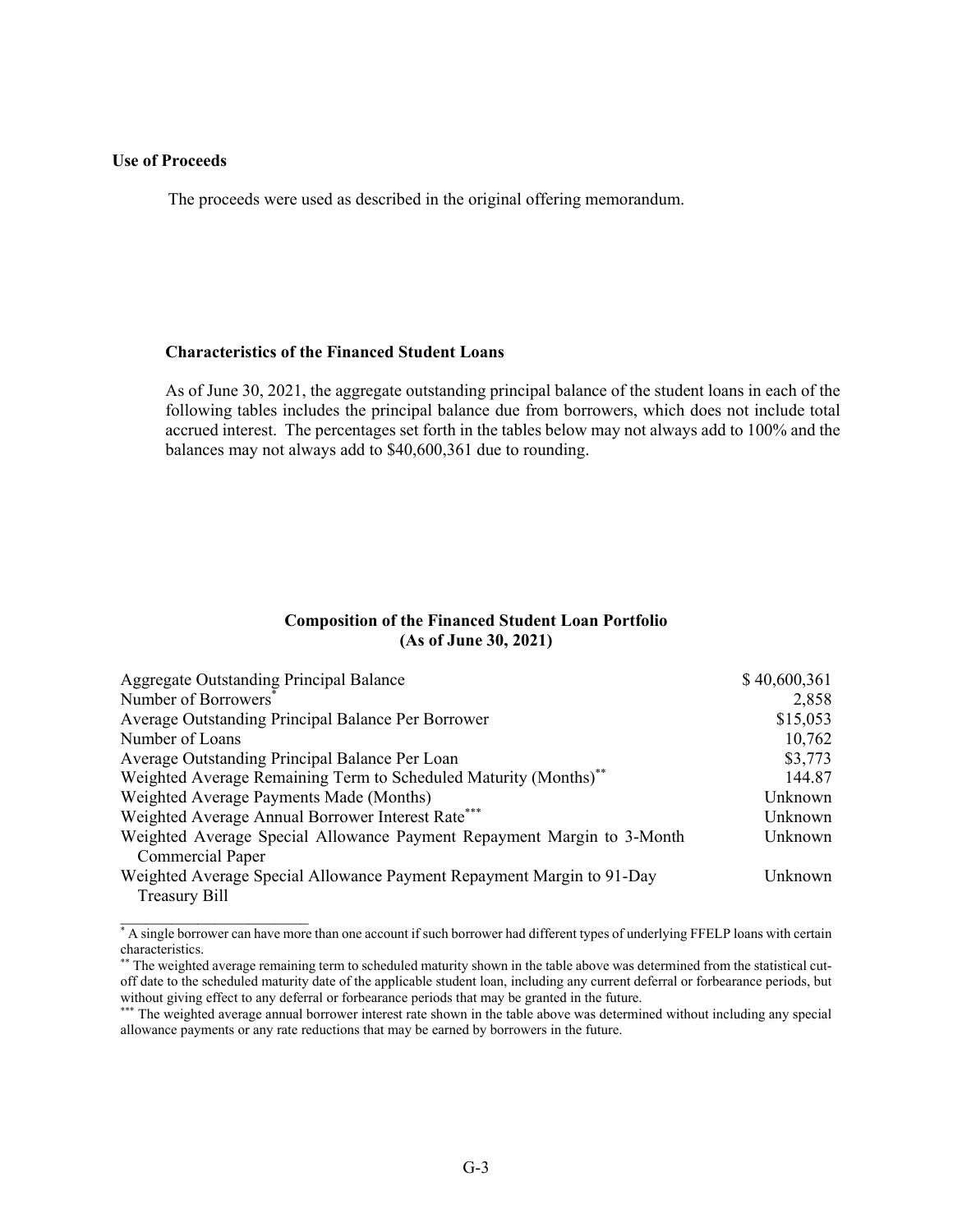# **Distribution of the Financed Student Loans by Loan Type (As of June 30, 2021)**

| <b>Number of Loans</b> | Outstanding<br><b>Principal Balance</b> | <b>Percent of Loans by</b><br>Outstanding<br><b>Principal Balance</b> |
|------------------------|-----------------------------------------|-----------------------------------------------------------------------|
| 4,549                  | 21,314,244<br>S.                        | 52.50%                                                                |
| 6,063                  | 18,431,168                              | 45.40                                                                 |
|                        |                                         |                                                                       |
|                        |                                         |                                                                       |
| 150                    | 854,949                                 | 2.10                                                                  |
|                        |                                         |                                                                       |
|                        |                                         | 00.00%                                                                |
|                        |                                         |                                                                       |

# **Distribution of the Financed Student Loans by Range of Annual Borrower Interest Rate (As of June 30, 2021)**

| <b>Range of Annual Borrower</b><br><b>Interest Rate</b> | <b>Number of Loans</b> | Outstanding<br><b>Principal Balance</b> | <b>Percent of Loans by</b><br>Outstanding<br><b>Principal Balance</b> |
|---------------------------------------------------------|------------------------|-----------------------------------------|-----------------------------------------------------------------------|
| Less than or equal to $2.00\%$                          | 1,370                  | \$1,993,478                             | 4.91%                                                                 |
| $2.01\% - 3.00\%$                                       | 3,750                  | 7,624,748                               | 18.78                                                                 |
| $3.01\% - 4.00\%$                                       | 1,408                  | 8,562,616                               | 21.09                                                                 |
| $4.01\% - 5.00\%$                                       | 1,146                  | 8,144,432                               | 20.06                                                                 |
| $5.01\% - 6.00\%$                                       | 1,137                  | 4,299,578                               | 10.59                                                                 |
| $6.01\% - 7.00\%$                                       | 1,290                  | 6,455,457                               | 15.90                                                                 |
| $7.01\% - 8.00\%$                                       | 540                    | 3,016,607                               | 7.43                                                                  |
| Greater than 8.00%                                      | 121                    | 503,444                                 | 1.24                                                                  |
| Total                                                   | 0.762                  | \$40,600,361                            | 100.00%                                                               |

## **Distribution of the Financed Student Loans by School Type (As of June 30, 2021)**

| <b>School Type</b> | <b>Number of Loans</b> | Outstanding<br><b>Principal Balance</b> | <b>Percent of Loans by</b><br>Outstanding<br><b>Principal Balance</b> |
|--------------------|------------------------|-----------------------------------------|-----------------------------------------------------------------------|
| 2-Year             | 2,426                  | 8,245,590                               | 20.31%                                                                |
| Graduate/4-Year +  | 8,135                  | 31,774,437                              | 78.26                                                                 |
| Proprietary        | 201                    | 580,334                                 | 1.43                                                                  |
| Other/Unknown      |                        |                                         |                                                                       |
| Total              | 10,762                 | \$40,600,361                            | 100.00%                                                               |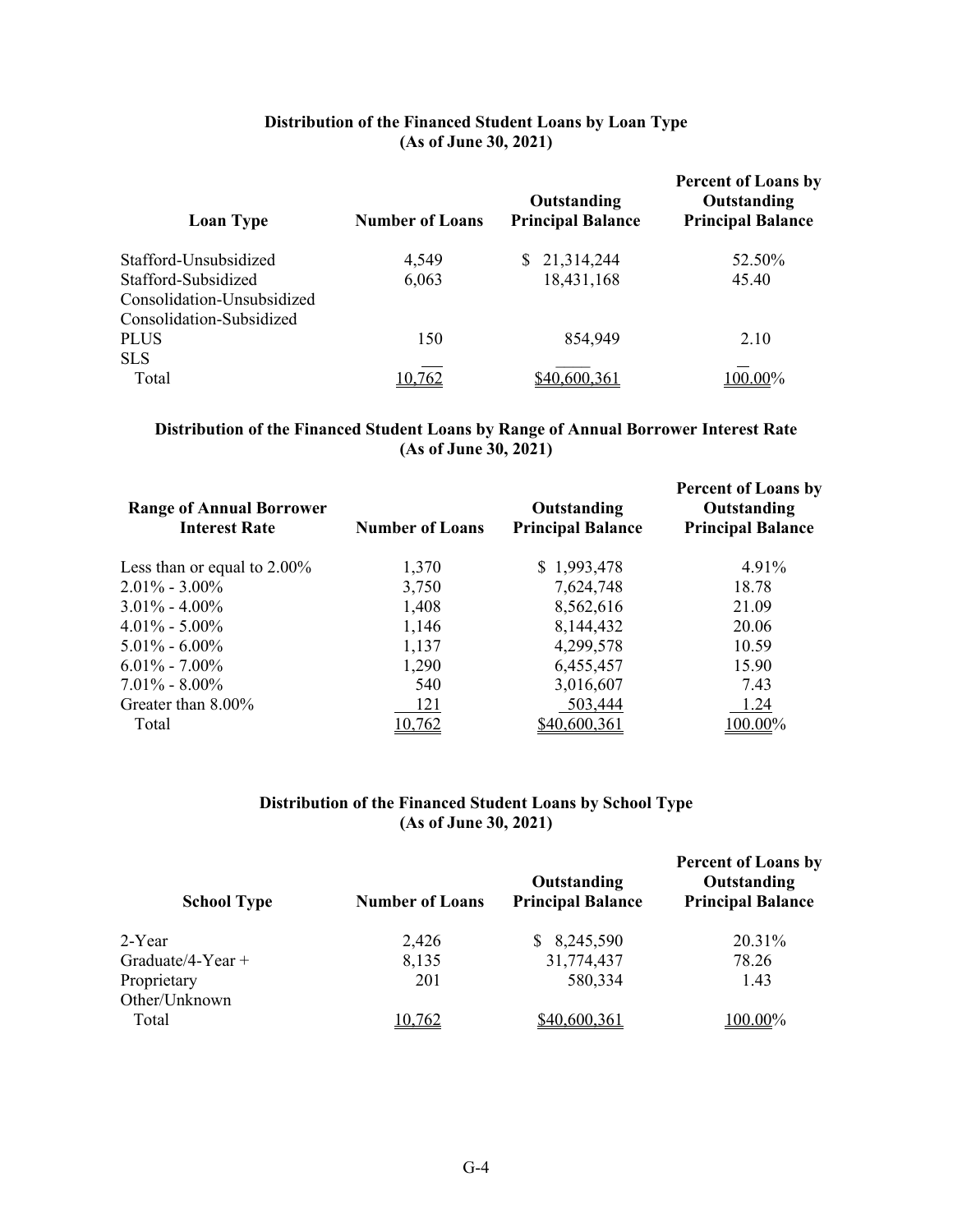# **Distribution of the Financed Student Loans by SAP Interest Rate Index (As of June 30, 2021)**

| <b>SAP</b><br><b>Interest Rate Index</b> | <b>Number of Loans</b> | Outstanding<br><b>Principal Balance</b> | <b>Percent of Loans by</b><br>Outstanding<br><b>Principal Balance</b> |
|------------------------------------------|------------------------|-----------------------------------------|-----------------------------------------------------------------------|
| 1-month LIBOR Index                      | 10,762                 | \$40,600,361                            | 100.00%                                                               |

### **Distribution of the Financed Student Loans by Borrower Payment Status (As of June 30, 2021)**

| <b>Borrower Payment Status</b> | <b>Number of Loans</b> | Outstanding<br><b>Principal Balance</b> | <b>Percent of Loans by</b><br>Outstanding<br><b>Principal Balance</b> |
|--------------------------------|------------------------|-----------------------------------------|-----------------------------------------------------------------------|
| In School                      | 10                     | 64,728<br>S                             | 0.16%                                                                 |
| Grace                          | 2                      | 4,375                                   | 0.01                                                                  |
| Deferment                      | 856                    | 3,198,555                               | 7.88                                                                  |
| Forbearance                    | 1,311                  | 5,673,502                               | 13.97                                                                 |
| Repayment                      | 7,220                  | 31,357,629                              | 77.24                                                                 |
| Claims In Progress/Denied      | 78                     | 301,572                                 | 0.74                                                                  |
| Total                          | 10,762                 | \$40,600,361                            | 100.00%                                                               |

# **Distribution of the Financed Student Loans by Range of Days Delinquent (As of June 30, 2021)**

| Range of<br><b>Days Delinquent</b> | <b>Number of Loans</b> | Outstanding<br><b>Principal Balance</b> | <b>Percent of Loans by</b><br>Outstanding<br><b>Principal Balance</b> |
|------------------------------------|------------------------|-----------------------------------------|-----------------------------------------------------------------------|
| Not in Repayment                   | 2,179                  | \$8,941,160                             | 22.02%                                                                |
| $0-30$ days                        | 7,220                  | 25,731,154                              | 63.38                                                                 |
| $31-60$ days                       | 275                    | 979,307                                 | 2.41                                                                  |
| $61-90$ days                       | 260                    | 1,225,158                               | 3.02                                                                  |
| 91-120 days                        | 138                    | 670,766                                 | 1.65                                                                  |
| 121-180 days                       | 224                    | 1,006,787                               | 2.48                                                                  |
| 181 days and above                 | 466                    | 2,046,028                               | 5.04                                                                  |
| Total                              | 10,762                 | \$40,600,361                            | 100.00%                                                               |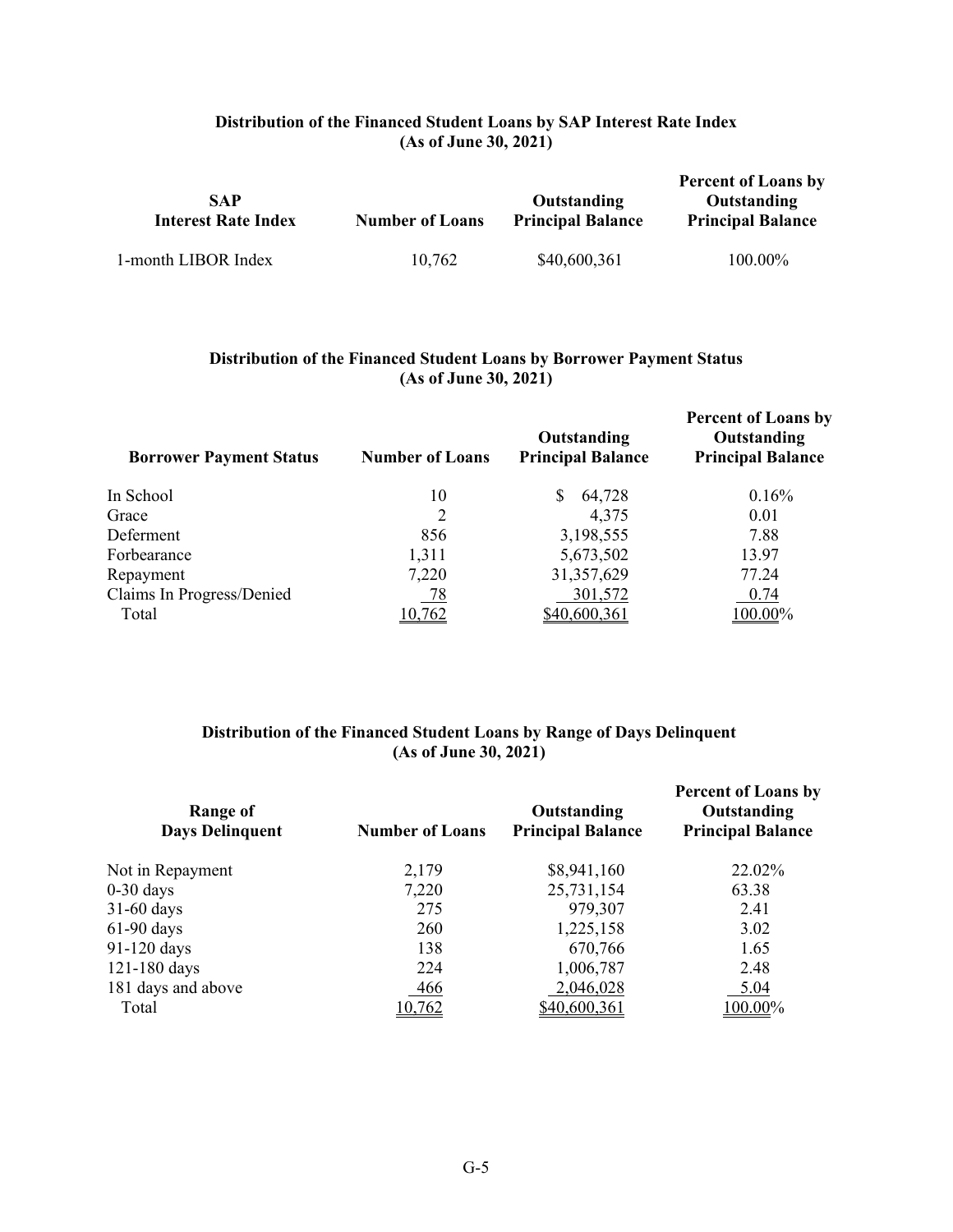#### **Distribution of the Financed Student Loans by Range of Date of Disbursement (Dates Correspond to Changes in Special Allowance Payment) (As of June 30, 2021)**

| <b>Range of Date of Disbursement</b>    | <b>Number</b><br>of Loans | Outstanding<br><b>Principal Balance</b> | <b>Percent of Loans by</b><br>Outstanding<br><b>Principal Balance</b> |
|-----------------------------------------|---------------------------|-----------------------------------------|-----------------------------------------------------------------------|
| Pre April 1, 2006                       | 7,444                     | \$22,663,122                            | 55.82%                                                                |
| April 1, 2006 – September 30, 2007      | 2,462                     | 15,078,974                              | 37.14                                                                 |
| October 1, 2007 and before July 1, 2010 | 856                       | 2,858,265                               | 7.04                                                                  |
| Total                                   | 10,762                    | \$40,600,361                            | 100.00%                                                               |

For FFELP loans disbursed on or after April 1, 2006 and before July 1, 2010, if the stated interest rate is higher than the rate applicable to such FFELP loan including Special Allowance Payments, the holder of the FFELP loan must credit the difference to the Department of Education. FFELP loans disbursed on or after October 1, 2007 have a higher SAP margin for eligible not-for-profit lenders such as the Issuer than for for-profit lenders but have a 40 bps to 70 bps lower Special Allowance Payment margin than loans originated on or after January 1, 2000 and before October 1, 2007.

#### **Distribution of the Financed Student Loans by Range of Date of Disbursement (Dates Correspond to Changes in Guaranty Percentages) (As of June 30, 2021)**

| <b>Range of Date of Disbursement</b> | <b>Number</b><br>of Loans | Outstanding<br><b>Principal Balance</b> | <b>Percent of Loans by</b><br>Outstanding<br><b>Principal Balance</b> |
|--------------------------------------|---------------------------|-----------------------------------------|-----------------------------------------------------------------------|
| July 1, 2006 and before July 1, 2010 | 3,398                     | \$15,517,458                            | 38.22%                                                                |
| October 1, 1993 – June 30, 2006      | 7,234                     | 24,985,462                              | 61.54                                                                 |
| Pre October 1, 1993                  | <b>130</b>                | 97,441                                  | 0.24                                                                  |
| Total                                | 10,762                    | \$40,600,361                            | 100.00%                                                               |

Student loans disbursed prior to October 1, 1993 are 100% guaranteed by the guarantee agency. Student loans disbursed on or after October 1, 1993 and before July 1, 2006 are 98% guaranteed by the applicable guaranty agency. Student loans for which the first disbursement is made on or after July 1, 2006 and before July 1, 2010 are 97% guaranteed by the applicable guaranty agency.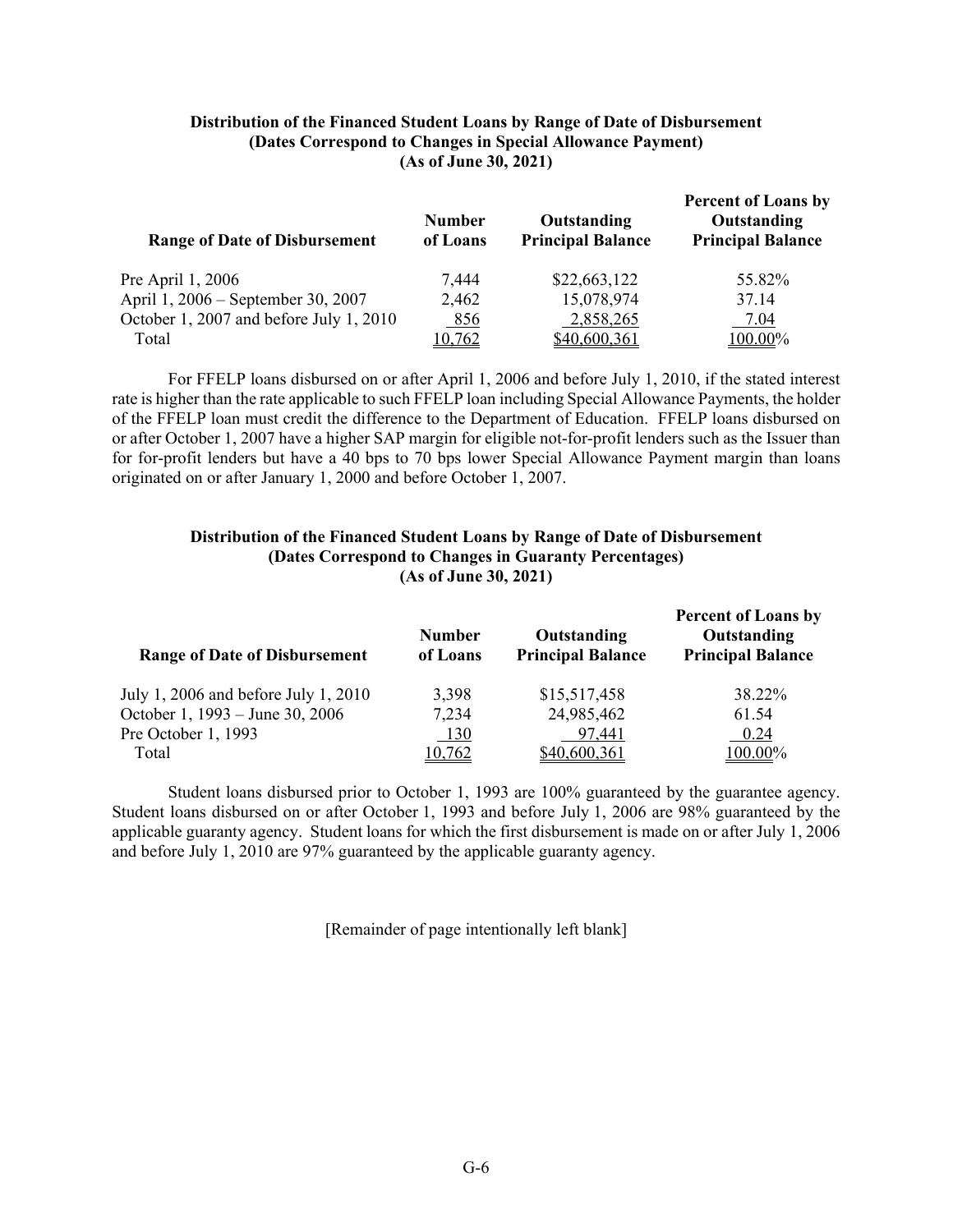| <b>Range of Outstanding</b><br><b>Principal Balance</b> | <b>Number of Loans</b> | Outstanding<br><b>Principal Balance</b> | <b>Percent of Loans by</b><br>Outstanding<br><b>Principal Balance</b> |
|---------------------------------------------------------|------------------------|-----------------------------------------|-----------------------------------------------------------------------|
| Less than \$500                                         | 772                    | \$<br>97,441                            | 0.24%                                                                 |
| \$500 to \$999                                          | 728                    | 272,022                                 | 0.67                                                                  |
| \$1,000 to \$1,999                                      | 1,791                  | 2,330,461                               | 5.74                                                                  |
| \$2,000 to \$2,999                                      | 1,755                  | 3,081,567                               | 7.59                                                                  |
| \$3,000 to \$3,999                                      | 1,250                  | 2,614,663                               | 6.44                                                                  |
| \$4,000 to \$5,999                                      | 1,405                  | 3,524,111                               | 8.68                                                                  |
| \$6,000 to \$7,999                                      | 617                    | 2,358,881                               | 5.81                                                                  |
| \$8,000 to \$9,999                                      | 449                    | 2,350,761                               | 5.79                                                                  |
| \$10,000 to \$14,999                                    | 744                    | 5,919,533                               | 14.58                                                                 |
| \$15,000 to \$19,999                                    | 427                    | 3,771,774                               | 9.29                                                                  |
| \$20,000 to \$24,999                                    | 261                    | 2,614,663                               | 6.44                                                                  |
| \$25,000 to \$29,999                                    | 168                    | 2,476,622                               | 6.10                                                                  |
| \$30,000 to \$34,999                                    | 120                    | 2,058,438                               | 5.07                                                                  |
| \$35,000 to \$39,999                                    | 80                     | 1,518,454                               | 3.74                                                                  |
| \$40,000 to \$49,999                                    | 67                     | 1,542,814                               | 3.80                                                                  |
| \$50,000 to \$59,999                                    | 37                     | 1,161,170                               | 2.86                                                                  |
| \$60,000 to \$69,999                                    | 21                     | 539,985                                 | 1.33                                                                  |
| \$70,000 to \$79,999                                    | 19                     | 491,264                                 | 1.21                                                                  |
| \$80,000 to \$89,999                                    | 15                     | 426,304                                 | 1.05                                                                  |
| \$90,000 to \$99,999                                    | 13                     | 495,324                                 | 1.22                                                                  |
| \$100,000 to \$109,999                                  | 7                      | 332,923                                 | 0.82                                                                  |
| \$110,000 to \$149,999                                  | 12                     | 458,784                                 | 1.13                                                                  |
| \$150,000 or more                                       | $\overline{2}$         | 161,401                                 | 0.40                                                                  |
| Total                                                   | 10,762                 | \$40,600,361                            | 100.00%                                                               |

### **Distribution of the Financed Student Loans by Range of Outstanding Principal Balance (As of June 30, 2021)**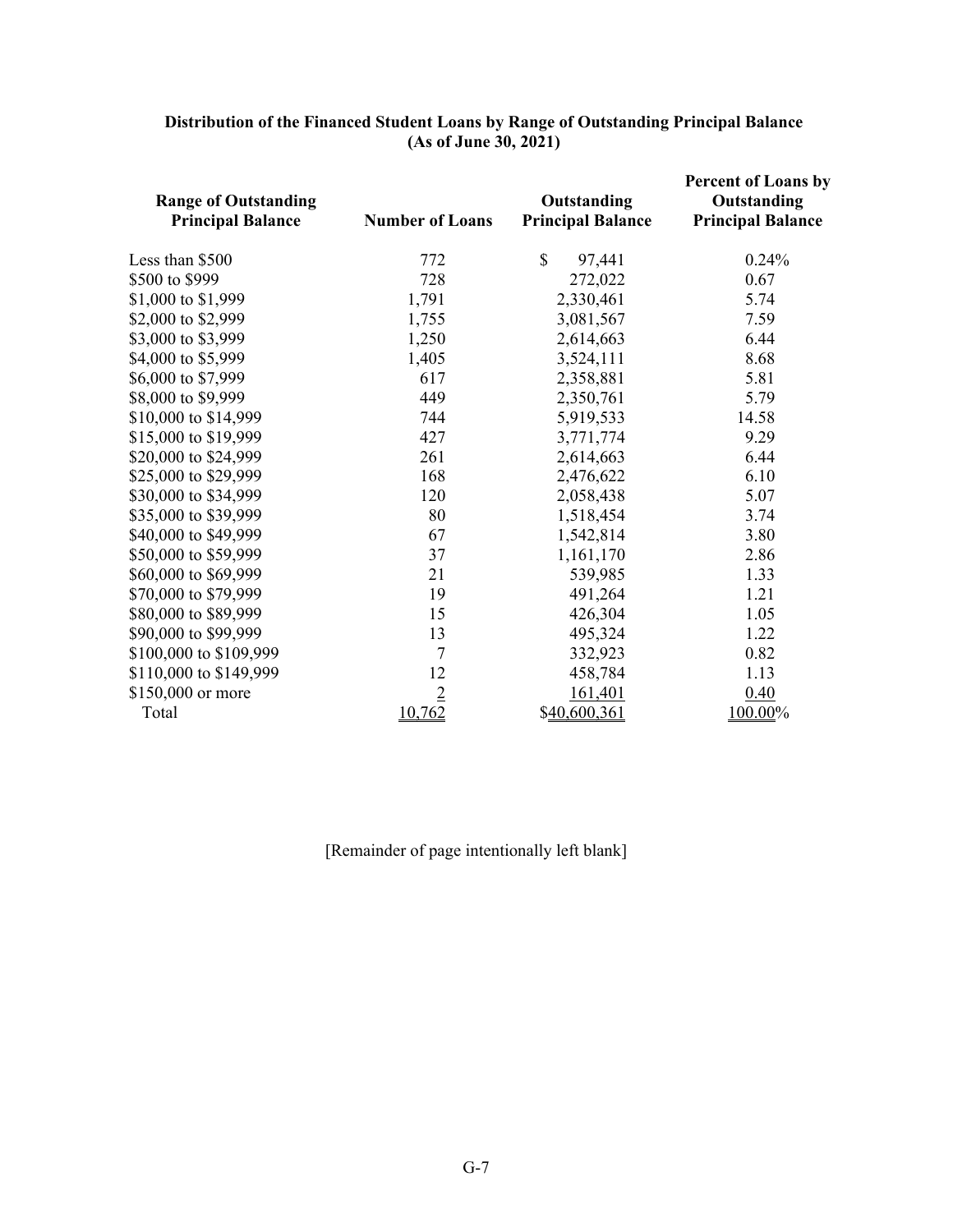#### **Distribution of the Financed Student Loans by Range of Remaining Term to Scheduled Maturity (As of June 30, 2021)**

| <b>Range of Remaining Term</b><br>to Scheduled Maturity<br>(in months) | <b>Number of Loans</b> | Outstanding<br><b>Principal Balance</b> | <b>Percent of Loans by</b><br>Outstanding<br><b>Principal Balance</b> |
|------------------------------------------------------------------------|------------------------|-----------------------------------------|-----------------------------------------------------------------------|
|                                                                        |                        |                                         |                                                                       |
| Less than or equal to 24                                               | 517                    | \$182,702                               | 0.45%                                                                 |
| $25 - 36$                                                              | 350                    | 251,722                                 | 0.62                                                                  |
| $37 - 48$                                                              | 363                    | 292,323                                 | 0.72                                                                  |
| $49 - 60$                                                              | 408                    | 568,405                                 | 1.40                                                                  |
| $61 - 72$                                                              | 482                    | 783,587                                 | 1.93                                                                  |
| $73 - 84$                                                              | 543                    | 1,230,191                               | 3.03                                                                  |
| $85 - 96$                                                              | 532                    | 1,441,313                               | 3.55                                                                  |
| $97 - 108$                                                             | 807                    | 3,032,847                               | 7.47                                                                  |
| $109 - 120$                                                            | 2,618                  | 6,167,195                               | 15.19                                                                 |
| $121 - 144$                                                            | 1,452                  | 3,252,089                               | 8.01                                                                  |
| $145 - 168$                                                            | 500                    | 2,570,003                               | 6.33                                                                  |
| $169 - 192$                                                            | 516                    | 2,639,023                               | 6.50                                                                  |
| $193 - 220$                                                            | 282                    | 3,418,550                               | 8.42                                                                  |
| $221 - 300$                                                            | 1,211                  | 9,021,400                               | 22.22                                                                 |
| Greater than 300                                                       | 181                    | 5,749,011                               | 14.16                                                                 |
| Total                                                                  | 10,762                 | \$40,600,361                            | $100.00\%$                                                            |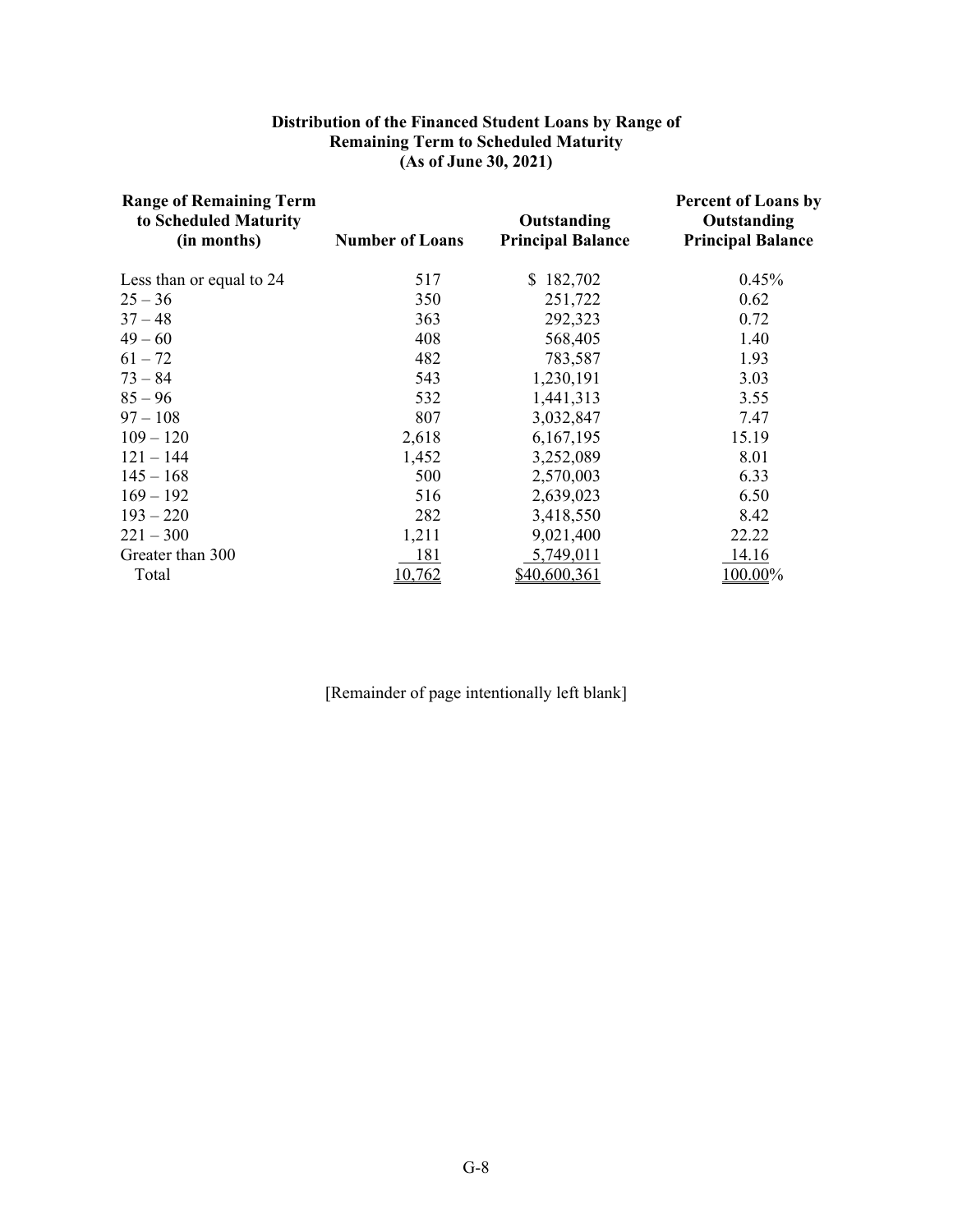# The following chart shows the geographic distribution of the student loans based on the permanent billing addresses of the borrowers as shown on the Servicers' records:

| <b>Geographic Location</b> | <b>Number of Loans</b> | Outstanding<br><b>Principal Balance</b> | <b>Percent of Loans by</b><br>Outstanding<br><b>Principal Balance</b> |
|----------------------------|------------------------|-----------------------------------------|-----------------------------------------------------------------------|
| Alabama                    | 42                     | \$101,501                               | 0.25%                                                                 |
| Alaska                     | 17                     | 40,600                                  | 0.10                                                                  |
| Arizona                    | 26                     | 85,261                                  | 0.21                                                                  |
| Arkansas                   | 8,385                  | 29,812,845                              | 73.43                                                                 |
| California                 | 101                    | 316,683                                 | 0.78                                                                  |
| Colorado                   | 52                     | 284,203                                 | 0.70                                                                  |
| Connecticut                | 8                      | 24,360                                  | 0.06                                                                  |
| Delaware                   | $\boldsymbol{0}$       | 20,300                                  | 0.05                                                                  |
| District of Columbia       | $\overline{7}$         | 28,420                                  | 0.07                                                                  |
| Florida                    | 76                     | 487,204                                 | 1.20                                                                  |
| Georgia                    | 84                     | 462,844                                 | 1.14                                                                  |
| Hawaii                     | 8                      | 138,041                                 | 0.34                                                                  |
| Idaho                      | 3                      | 4,060                                   | 0.01                                                                  |
| Illinois                   | 65                     | 243,602                                 | 0.60                                                                  |
| Indiana                    | 29                     | 170,522                                 | 0.42                                                                  |
| Iowa                       | 9                      | 44,660                                  | 0.11                                                                  |
| Kansas                     | 35                     | 227,362                                 | 0.56                                                                  |
| Kentucky                   | 20                     | 138,041                                 | 0.34                                                                  |
| Louisiana                  | 117                    | 511,565                                 | 1.26                                                                  |
| Maine                      | $\overline{2}$         | 158,341                                 | 0.39                                                                  |
| Maryland                   | 35                     | 170,522                                 | 0.42                                                                  |
| Massachusetts              | 15                     | 101,501                                 | 0.25                                                                  |
| Michigan                   | 22                     | 117,741                                 | 0.29                                                                  |
| Minnesota                  | 16                     | 69,021                                  | 0.17                                                                  |
| Mississippi                | 80                     | 365,403                                 | 0.90                                                                  |
| Missouri                   | 213                    | 669,906                                 | 1.65                                                                  |
| Montana                    | $\overline{2}$         | 121,801                                 | 0.30                                                                  |
| Nebraska                   | 14                     | 4,060                                   | 0.01                                                                  |
| Nevada                     | 9                      | 64,961                                  | 0.16                                                                  |
| New Hampshire              | 5                      | 12,180                                  | 0.03                                                                  |
| New Jersey                 | 17                     | 60,901                                  | 0.15                                                                  |
| New Mexico                 | 9                      | 85,261                                  | 0.21                                                                  |
| New York                   | 23                     | 146,161                                 | 0.36                                                                  |
| North Carolina             | 36                     | 255,782                                 | 0.63                                                                  |
| North Dakota               | 5                      | 85,261                                  | 0.21                                                                  |
| Ohio                       | 15                     | 97,441                                  | 0.24                                                                  |
| Oklahoma                   | 152                    | 560,285                                 | 1.38                                                                  |
| Oregon                     | 14                     | 138,041                                 | 0.34                                                                  |
| Pennsylvania               | 24                     | 89,321                                  | 0.22                                                                  |
| Puerto Rico                | $\overline{2}$         | 4,060                                   | 0.01                                                                  |

# **Distribution of the Financed Student Loans by Geographic Location (As of June 30, 2021)**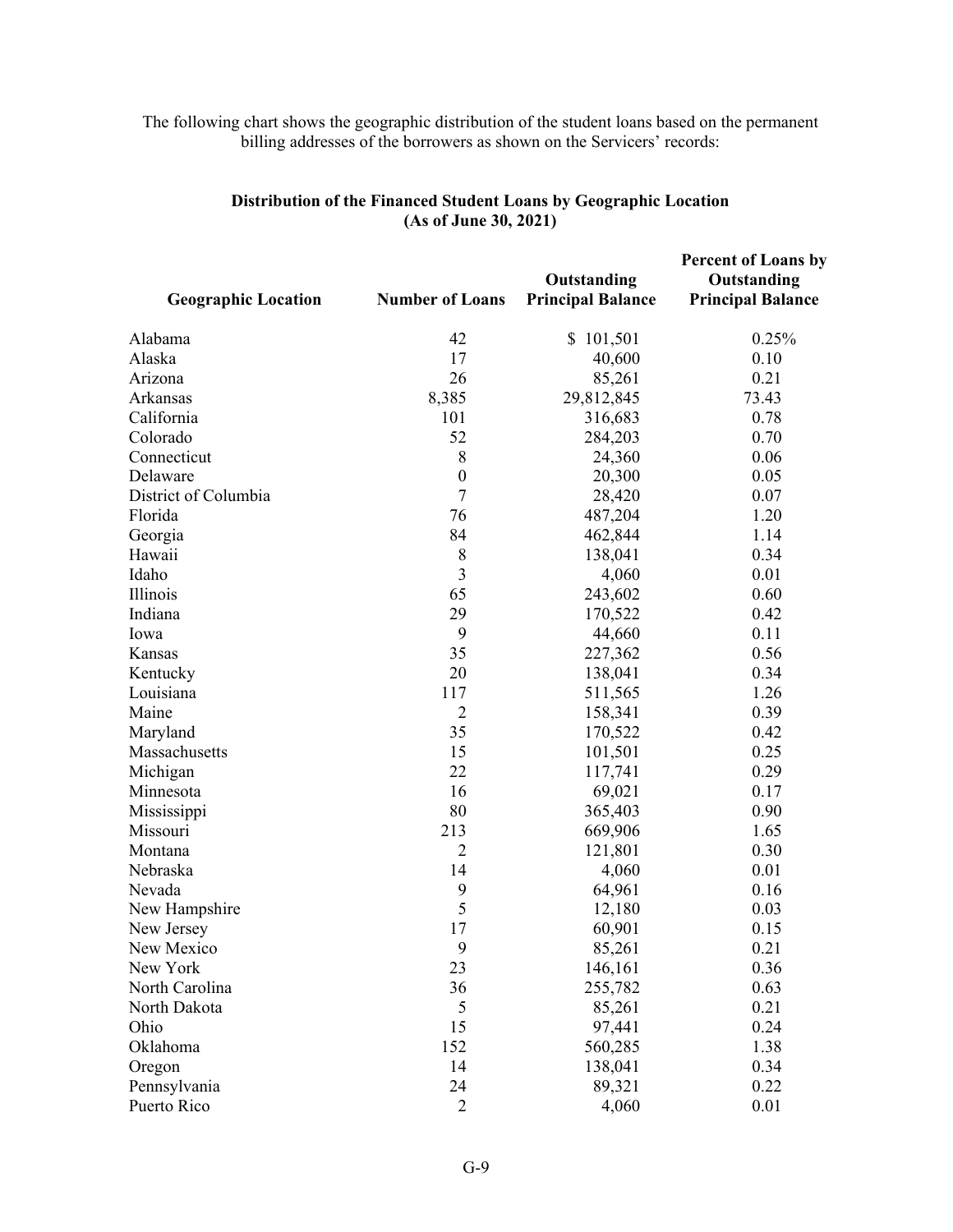# The following chart shows the geographic distribution of the student loans based on the permanent billing addresses of the borrowers as shown on the Servicers' records:

| <b>Geographic Location</b>  | <b>Number of Loans</b> | Outstanding<br><b>Principal Balance</b> | <b>Percent of Loans by</b><br>Outstanding<br><b>Principal Balance</b> |
|-----------------------------|------------------------|-----------------------------------------|-----------------------------------------------------------------------|
| Rhode Island                | 4                      | 8,120                                   | 0.02                                                                  |
| South Carolina              | 21                     | 89,321                                  | 0.22                                                                  |
| South Dakota                | 2                      | 4,060                                   | 0.01                                                                  |
| Tennessee                   | 227                    | 998,769                                 | 2.46                                                                  |
| Texas                       | 577                    | 2,034,078                               | 5.01                                                                  |
| Utah                        | 8                      | 227,362                                 | 0.56                                                                  |
| Vermont                     | 5                      | 267,962                                 | 0.66                                                                  |
| Virginia                    | 38                     | 89,321                                  | 0.22                                                                  |
| Washington                  | 25                     | 125,861                                 | 0.31                                                                  |
| West Virginia               | 10                     | 40,600                                  | 0.10                                                                  |
| Wisconsin                   | 15                     | 56,841                                  | 0.14                                                                  |
| Wyoming                     | 2                      | 4,060                                   | 0.01                                                                  |
| <b>Armed Forces</b>         |                        | 32,480                                  | 0.08                                                                  |
| <b>Armed Forces Pacific</b> | 4                      | 8,120                                   | 0.02                                                                  |
| Unknown                     | 20                     | 93,381                                  | 0.23                                                                  |
| Total                       | 10,762                 | \$40,600,361                            | 100.00%                                                               |

# **Distribution of the Financed Student Loans by Geographic Location (As of June 30, 2021)**

### **Distribution of the Financed Student Loans by Servicer (As of June 30, 2021)**

|                           |                        |                                         | <b>Percent of Loans by</b>              |  |
|---------------------------|------------------------|-----------------------------------------|-----------------------------------------|--|
| <b>Servicer</b>           | <b>Number of Loans</b> | Outstanding<br><b>Principal Balance</b> | Outstanding<br><b>Principal Balance</b> |  |
| Edfinancial Services, LLC | 10.762                 | \$40,600,361                            | 100.00%                                 |  |